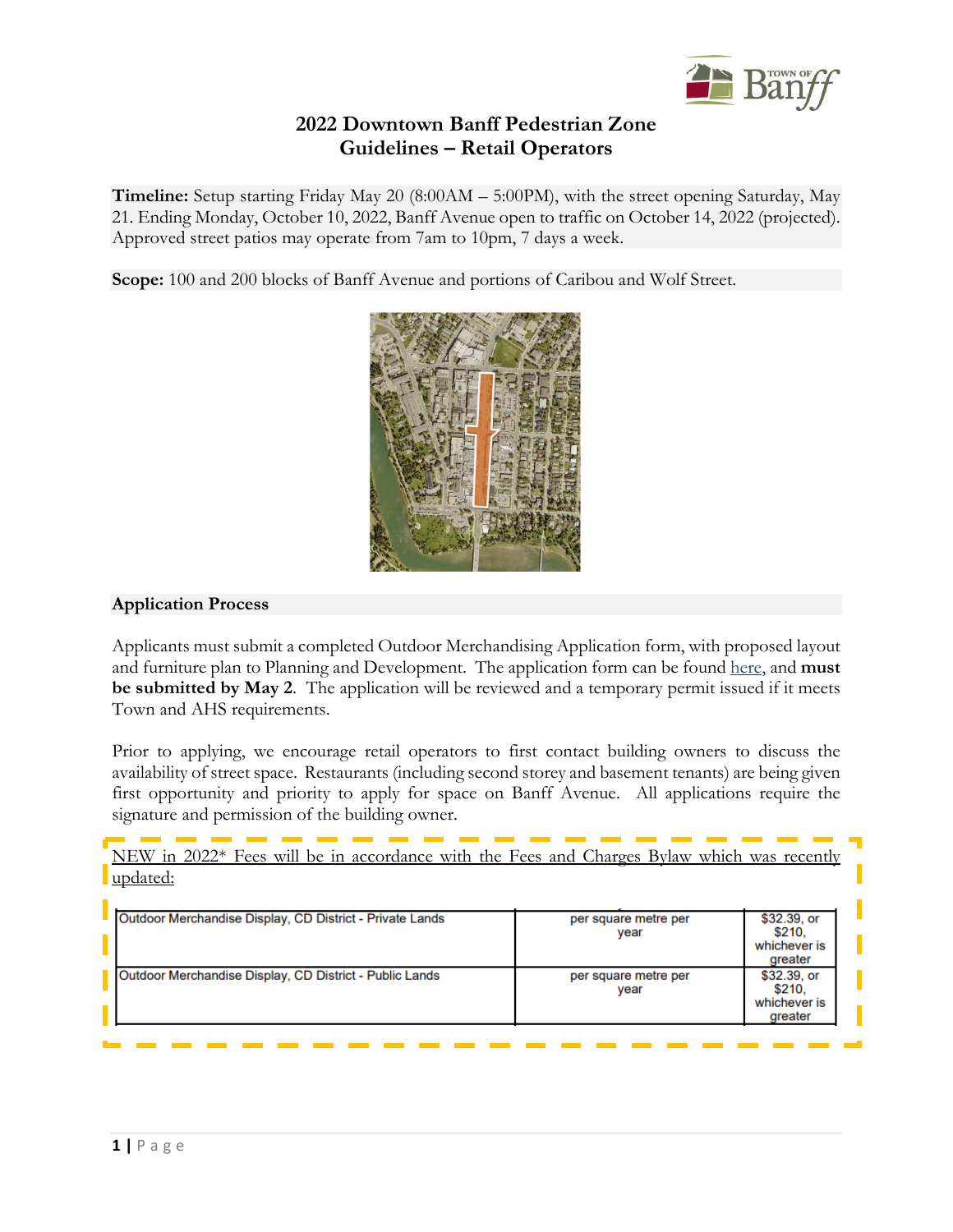### **Space Allocation**



The same approach as was used in 2021 will be used in 2022 to allocate space on the public street for business use:

> <sup>1st</sup> Priority - At-grade food and beverage operators will be given first priority and are permitted to occupy the outside driving lane and layby for the width of their business frontage, with an optional extra 25% width with the adjacent property owner's permission where available.

> 2<sup>nd</sup> Priority - Second storey and basement level food and beverage operators will be given second priority to occupy street frontages not utilized by at-grade food and beverage operators, including retail store frontages.

> $3<sup>rd</sup>$  Priority – At-grade retail stores will be permitted a maximum 10' x 10' space, if the space is not utilized by food and beverage operators.

Based on the above, retailers with at-grade business frontage are eligible to occupy a maximum  $10' x$ 10' space in front of their building unless otherwise allocated to a food and beverage operator, or required for transit stops, pedestrian access, or circulation.

The Banff Avenue configuration can be seen on the image below. Operation will be the same as last year:

- One traffic lane will be kept clear for pedestrian access of both the East and West sides of Banff Avenue with Business limited to the outside (curb) driving lanes and parking laybys. The inside driving lanes will be for pedestrian, cyclists and ROAM transit.
- ROAM Transit will be operating in the east inside driving lane (maximum speed of 5km/hr). There will be an increased frequency of busses in 2022.
- Cyclists are permitted within the pedestrian zone.



*Configuration of Banff Avenue – business space in outside driving lanes, inside lanes for pedestrian, cycle, and transit movement*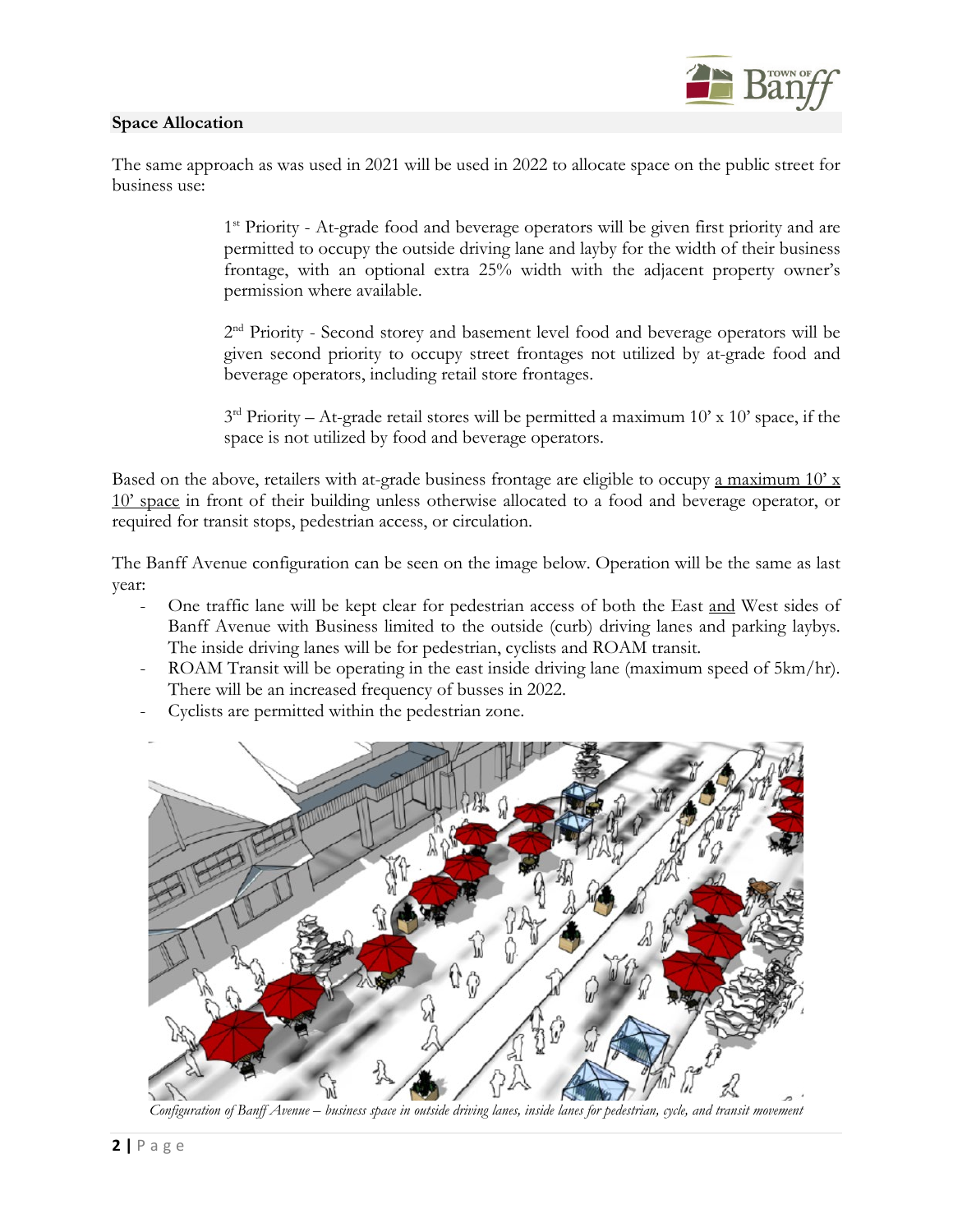



### **Design Standards**

Furnishings must follow the Town of Banff Design Guidelines and Alberta Health Services requirements.

### Weather Protection:

- Acceptable weather protection is limited to a single maximum size 10' x 10' tent, with no sides or walls, or a free-standing, single-support umbrella.
- Tents should utilize neutral and muted colours (ie: no bright colours).
- Tent canopies may include business branding, but may not include any third party branding.
- Anchoring and tent supports must be discreet, contained within the 10' x 10' area and not create a tripping hazard.

### **Furnishings**

- Retail displays and furnishings should adhere to a high-quality rustic design standard, and include natural materials and other decorative elements where possible (wood, landscaping, table coverings, etc.)
- Flowers and landscape planters are encouraged to improve the appearance of retail displays;
- All displays are required to be under the care and control of the respective business (staffed and monitored) and comply with AHS requirements for cleaning.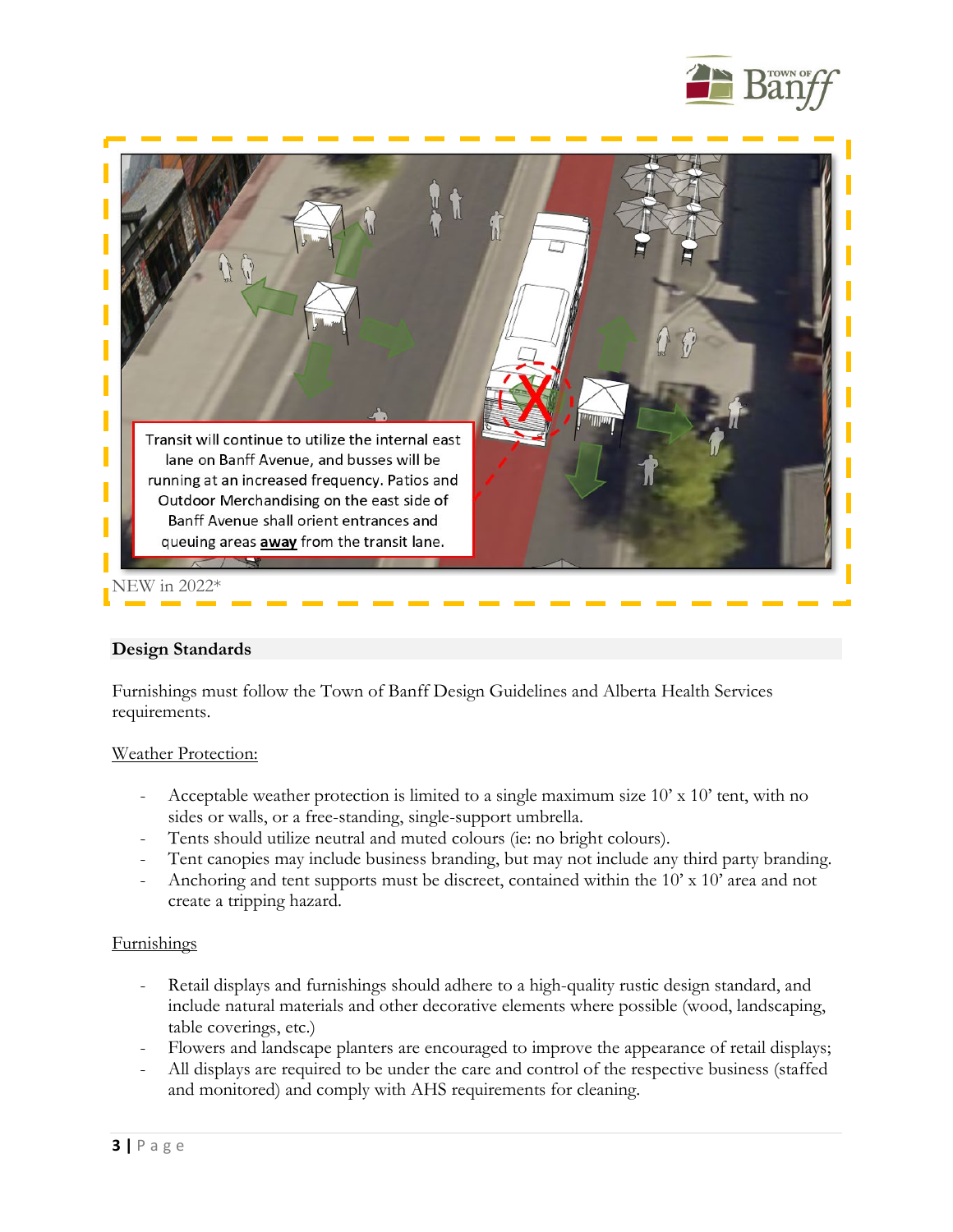



 *Flowers and rustic decorative elements encouraged*

# Props, Vehicles, Carts, and Alternative Displays

Any props, vehicles, carts, and alternative displays must fit within a 10' x 10' area, and will be considered by the Town of Banff on a case-by-case basis. Priority will be given to public safety and pedestrian movement.



 *Carts and displays to fit within 10x10' area.*

### **Signage**

- Due to the unique circumstances presented by COVID-19, signage standards were relaxed for 2020/2021. Summer 2022 will see a return to the signage requirements in the Outdoor Merchandising Display Policy.
- For the Banff Avenue pedestrian zone, signage must be limited to a maximum of  $0.6$  m<sup>2</sup> per business, and must be incorporated into the furniture (tent canopy, table covering, etc.)
- No third-party branding is permitted;
- Signs should be coordinated with those of the principal business.
- Free-standing, sandwich boards, banners, and flag signage are not permitted.
- Under no circumstances shall the use of paint or any other permanent markings be used on a public street or sidewalk.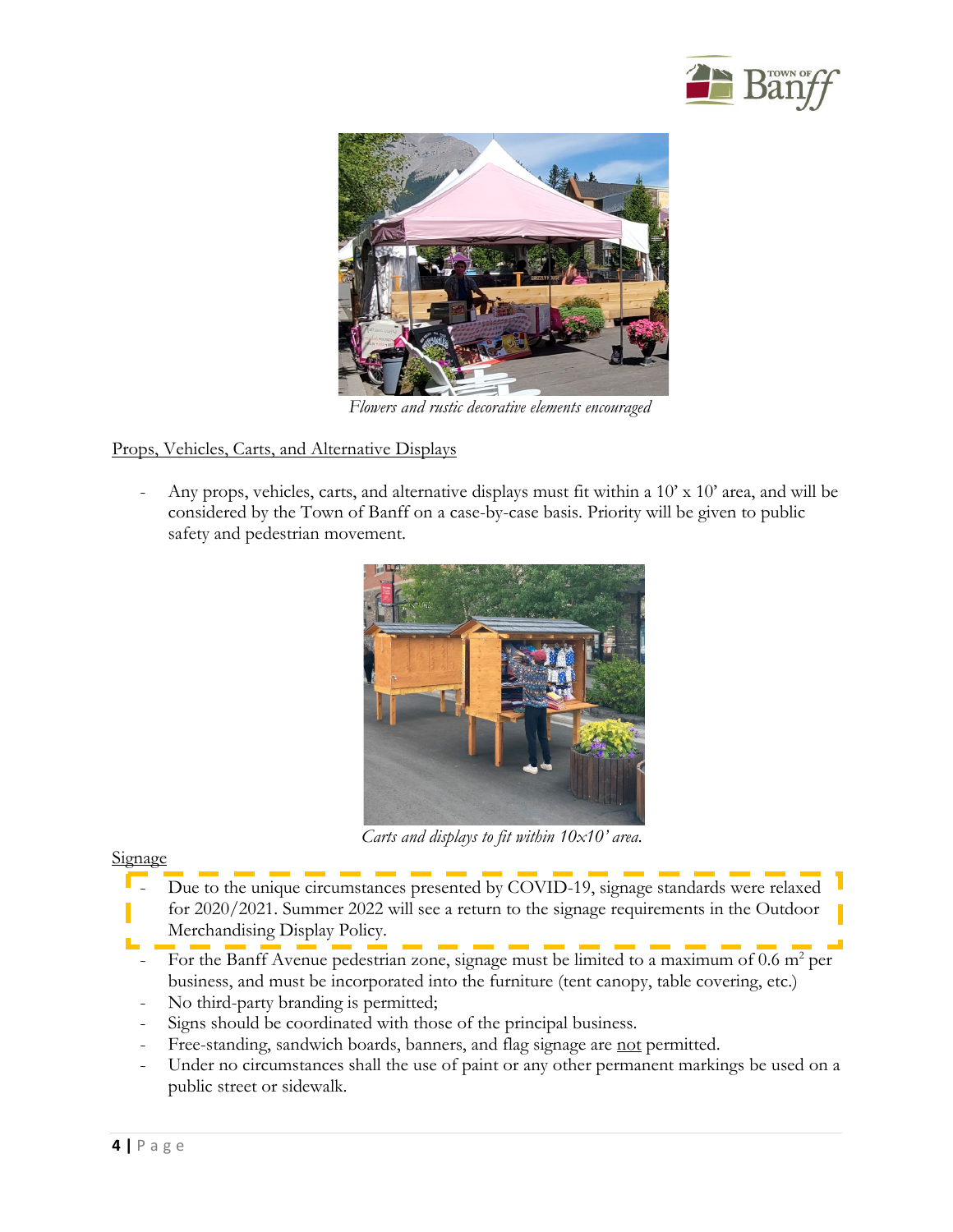

*Banners, flags, and A-frames not permitted*



*Maximum 0.6m 2 store branding included in tent canopy*

# Lighting and Music

- Electricity for lighting or point of sale may be obtained on request through street light infrastructure.
- No extension cords on the sidewalk will be permitted.
- Canned or live music will not be permitted.

### **General**

In addition to the above, street furnishings:

- must be removed and safely stored when not in operation;
- should be secured to ensure that they can withstand the effects of wind; and, be uniform in style and design;
- shall not be permanently affixed to the road surface;
- shall be provided in a manner that access to Fire Department connections, public utilities, and exits from adjacent buildings are respected; and,
- shall be cleaned and swept daily.